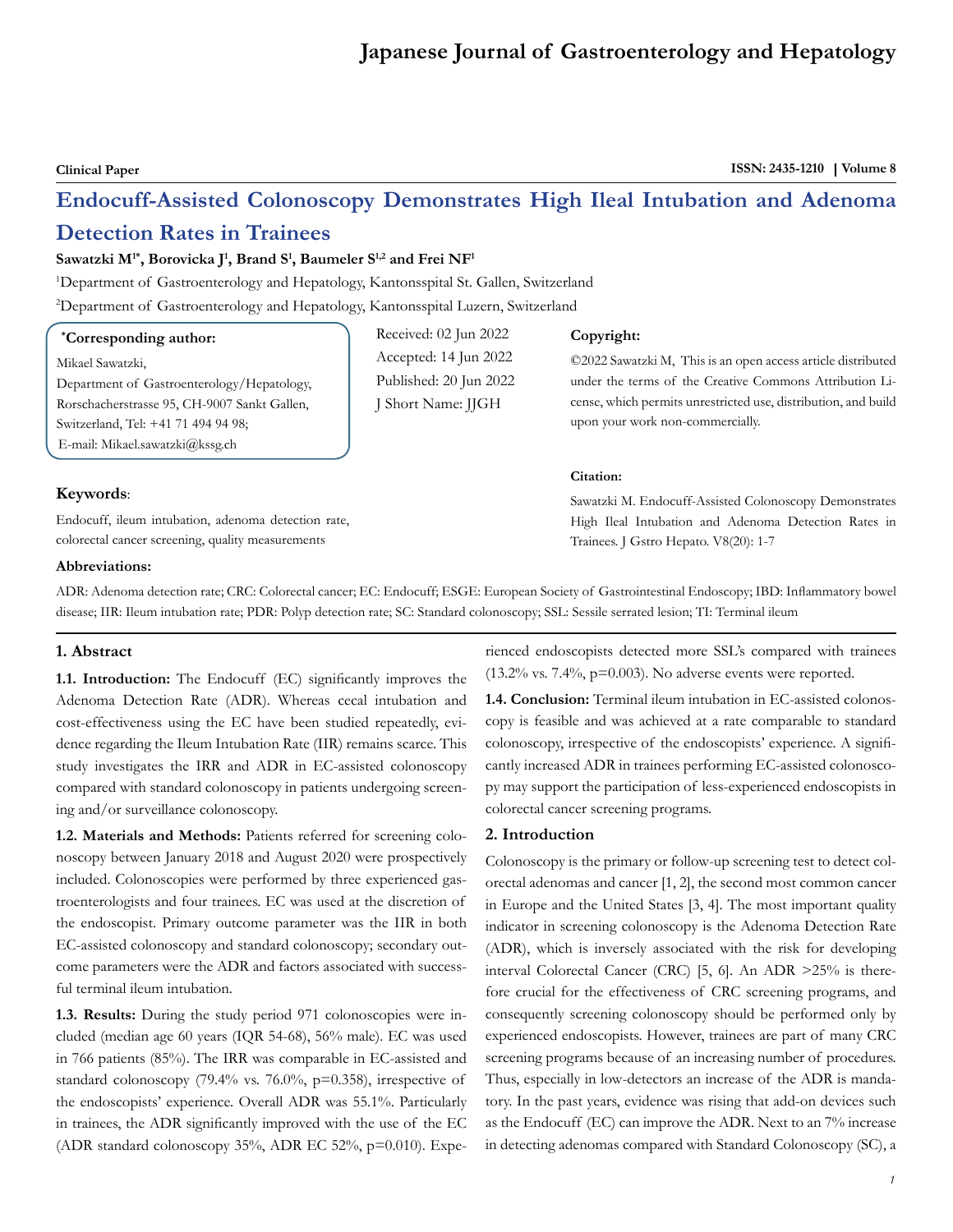faster cecum intubation and a decreased withdrawal time emphasize the value of EC-assisted colonoscopy in a CRC screening population [7-11]. In the most recent guidelines, add-on devices are also recommended in average risk patients to increase ADR [12], and recent data indicate cost-effectiveness using the EC [13]. Despite these advantages, concerns were raised against the routine use of EC. The larger diameter of the tip of the colonoscope due to the attached cap can complicate the passage of narrowed colonic segments, especially in patients with diverticulosis. EC-assisted colonoscopy may be contraindicated in patients requiring terminal ileum intubation, for example in Crohn's disease. Additionally, a lower terminal Ileum Intubation Rate (IIR) compared with standard colonoscopy has been described [14], and only one study investigated the IIR as a primary endpoint [15]. However, many endoscopists prefer to routinely intubate the terminal ileum in terms of a quality indicator and the need to increase the ADR especially in trainees are reasons to suggest EC-assisted colonoscopy as a standard in screening and surveillance colonoscopy.

The aim of this study was to prospectively evaluate the rate of ileum intubation and the ADR in EC-assisted compared with standard colonoscopy in a population undergoing screening colonoscopy by experienced endoscopists and trainees.

# **3. Methods**

# **3.1. Patient Population**

This prospective study was conducted at the outpatient clinic of the Kantonsspital St. Gallen, a tertiary referral center in Switzerland. All patients undergoing screening or surveillance colonoscopy between January 2018 and August 2020 were prospectively included. The decision to perform colonoscopy with or without the use of EC was at the discretion of the endoscopist. Patients <18 years were excluded from the analysis.

The anonymized database contains information regarding gender, experience of the endoscopist, EC use (yes/no), indication of the endoscopy, presence of polyps, and the corresponding histological diagnosis. Data analysis was conducted in accordance with the ethical guidelines of the Helsinki Declaration 1975 and approved by the Ethics Committee of Eastern Switzerland (EKOS 20/036).

# **3.2. Histopathological Analysis**

The histopathological analysis of all specimens was performed at one centralized pathology center (Institute of Pathology, Kantonsspital St. Gallen). Specimens were classified as hyperplastic polyp, sessile serrated lesion, tubular, tubulovillous or villous adenoma or colorectal carcinoma. Dysplasia was graded according to the Vienna classification into non-dysplastic, indefinite for dysplasia, low-grade dysplasia, high-grade dysplasia or invasive carcinoma (16).

# **3.3. Endoscopy Procedure**

The colon was cleansed with a split dose of Macrogol® over two days. The colonoscopy was performed under conscious propofol se-

dation in left lateral position and with CO2 insufflation. Cecal intubation was documented on the base of the appendix. The intubation of the terminal ileum was attempted in every colonoscopy, irrespective of the indication and the use of the EC. The colonoscopies were performed by three experienced endoscopists (>4000 colonoscopies) and four less-experienced trainees (<400 colonoscopies). The examinations were performed using standard of care Olympus® endoscopes (CF H-180, CF-HQ190L and PCF-H190L).

# **3.4. Definitions**

Ileum intubation was defined as documented intubation of the ileal valve by a peri-procedural image of the ileal mucosa. ADR was defined as biopsy or endoscopic resection of at least one histopathological confirmed adenoma (excluding hyperplastic polyps) per endoscopy. Polyp detection rate (PDR) was defined as the prevalence of at least one polyp (including sessile serrated lesions/hyperplastic polyps) per endoscopy.

# **3.5. Endocuff**

Endocuff Vision® (Arc Medical Design Ltd, Leeds England) is a CE-certified and FDA-approved device that is attached cap-like to the distal tip of the colonoscope. The eight flexible branches flatten the folds of the colon during the withdrawal, improving the visibility behind the folds and consecutively the detection of hidden adenomas.

#### **3.6. Outcome Measures**

The primary endpoint was the IIR in both EC-assisted colonoscopy and standard colonoscopy. Secondary endpoints were factors associated with an increased IIR (ie the use/absence of EC, experience of the endoscopist), the ADR and the PDR for both EC-assisted and standard colonoscopy and the rate of colonoscopy related complications.

#### **3.7. Statistical Analysis**

Mean and SD were used for normally distributed continuous variables. Median and IQR were used for continuous variables with a skewed distribution. We performed a binary logistic regression and a linear regression to estimate the effect of clinical and procedural factors on successful TI intubation. Statistical calculations were performed using SPSS, version 24.0 (IBM Corp, Armonk, NY).

# **4. Results**

# **4.1. Patient Characteristics**

Between January 2018 and August 2020, 971 patients underwent a screening or surveillance colonoscopy at the outpatient clinic of the Kantonsspital Sankt Gallen. Median age was 60 years (IQR 54-68), and 42.2% were male. EC-assisted colonoscopy was performed in 825 patients (85%), whereas 146 patients (15%) underwent standard colonoscopy. Four-hundred fifty-five (46.9%) of the colonoscopies were performed by experienced endoscopists, and 516 (53%) by trainees. Baseline characteristics are shown in Table 1.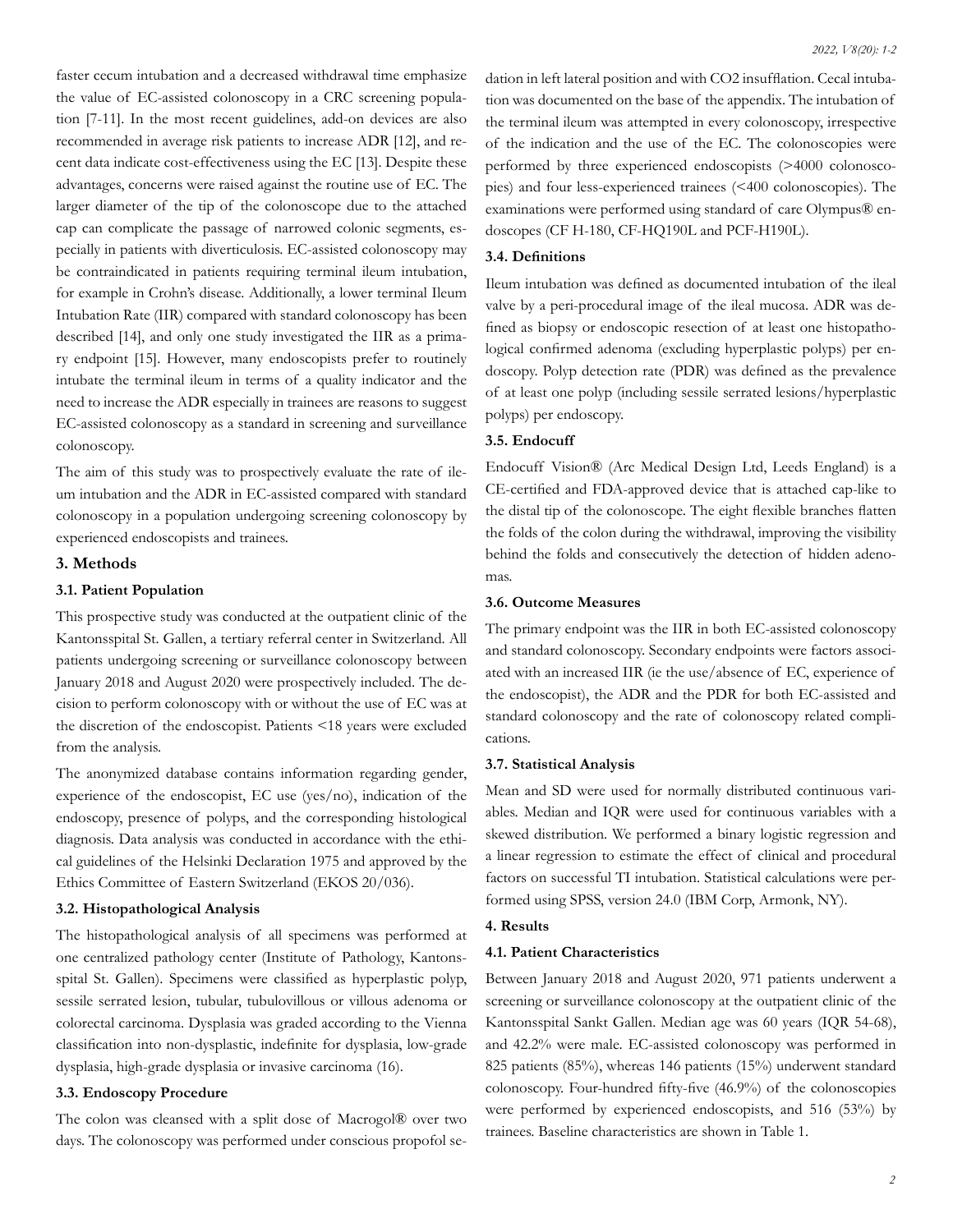**Table 1:** Baseline characteristics

|                                                          | Included patients $(n=971)$ |
|----------------------------------------------------------|-----------------------------|
| Median age, years (IQR)                                  | $60(54-68)$                 |
| Male sex, $n$ $\left(\frac{9}{6}\right)$                 | 410(42.2)                   |
| Colonoscopy performed by experienced endosocopist, n (%) | 455 (46.9)                  |
| Indication, $n$ $(\%)$                                   |                             |
| - Screening                                              | 637 (65.6)                  |
| - Surveillance                                           | 334 (36.4)                  |
| EC-assisted colonoscopy, $n$ $\binom{0}{0}$              | 825 (85%)                   |

EC=Endocuff-assisted, IQR=Interquartile range

# **4.2. Terminal Ileum Intubation Rate**

In 655 out of 825 patients undergoing EC-assisted colonoscopy, TI intubation was successful, whereas in 111 out of 146 patients undergoing standard colonoscopy the TI was successfully intubated (79.4% vs. 76.0%,  $p=0.358$ ). Experienced endoscopists had a similar IIR with and without the EC (78.4% vs  $81.2\%$ , p=0.552). In trainees, IIR in EC-assisted colonoscopy was 77.9% compared with an IRR of 72.4% in standard colonoscopy (p=0.343) (Table 2). Overall IIR was comparable between experienced endoscopists and trainees (80.7% vs. 77.3%, p=0.204). Figure 1 illustrates successful TI intubation in EC-assisted colonoscopy.



**Figure 1:** Example of terminal ileum intubation in Endocuff-assisted colonoscopy

**Table 2a:** Terminal ileum intubation rate (IIR).

|                                          | EC-assisted colonoscopy $n=825$ | Standard colonoscopy $n=146$ | p-value |
|------------------------------------------|---------------------------------|------------------------------|---------|
| <b>Overall IIR.</b> $n$ $\frac{6}{6}$    | 655 (79.4)                      | (76.0)<br>111                | ns      |
| IIR in experienced endoscopists, $n$ (%) | 298 (81.2)                      | 69 (78.4)                    | ns      |
| IIR in trainees, $n$ $\frac{6}{6}$       | 357 (77.9)                      | 42 <sub>1</sub><br>72.4      | ns      |

| Variable                | Events, $n$ $\left(\frac{9}{6}\right)$ | OR (95% CI)       |
|-------------------------|----------------------------------------|-------------------|
| Endocuff                |                                        |                   |
| N <sub>0</sub>          | 111/146 (79.4)                         | 1 (referent)      |
| Yes                     | 655/825 (76.0)                         | $1.22(0.80-1.84)$ |
| <b>Sex</b>              |                                        |                   |
| Female                  | 246/316 (77.8)                         | 1 (referent)      |
| Male                    | 328/410 (80.0)                         | $1.14(0.80-1.63)$ |
| Experience              |                                        |                   |
| Trainee                 | 399/516 (77.3)                         | 1 (referent)      |
| Experienced endoscopist | 367/455 (80.7)                         | $1.22(0.90-1.67)$ |

| <b>Table 2b:</b> Univariable analysis <sup>*</sup> of TI intubation success |  |
|-----------------------------------------------------------------------------|--|
|-----------------------------------------------------------------------------|--|

CI=Confidence Interval; IRR=Terminal Ileum Intubation Rate; OR=Odds Ratio; TI=Terminal ileum

\* Binary logistic regression using the enter method

# **4.3. Factors Associated with Increased Ileocecal Intubation Rate**

Neither the presence/absence of the EC device (OR 1.22 (95%CI 0.80-1.84)) nor the level of endoscopist's experience (OR 1.22 (95%CI 0.9-1.67)) were associated with a successful TI intubation (Table 2b).

# **4.4. Adenoma and Polyp Detection Rate**

In 535 out of 971 patients, at least one adenoma was detected, resulting in an ADR of 55.1%. A higher ADR was achieved in the EC-assisted colonoscopy compared with patients undergoing standard colonoscopy; however, this difference was statistically not significant (56.1% vs. 49.3%, p=0.120). Similar results were observed if the ADR in EC-assisted and standard colonoscopy was compared in the subgroup of experienced endoscopists (60.8% vs. 59.1%, p=0.809).

In contrast, in trainees a significant increase of the ADR could be observed in EC-assisted colonoscopy compared to standard colonoscopy (52.4% vs. 34.4%, p=0.010). Details regarding the number and type of adenomas detected are shown in Table 3.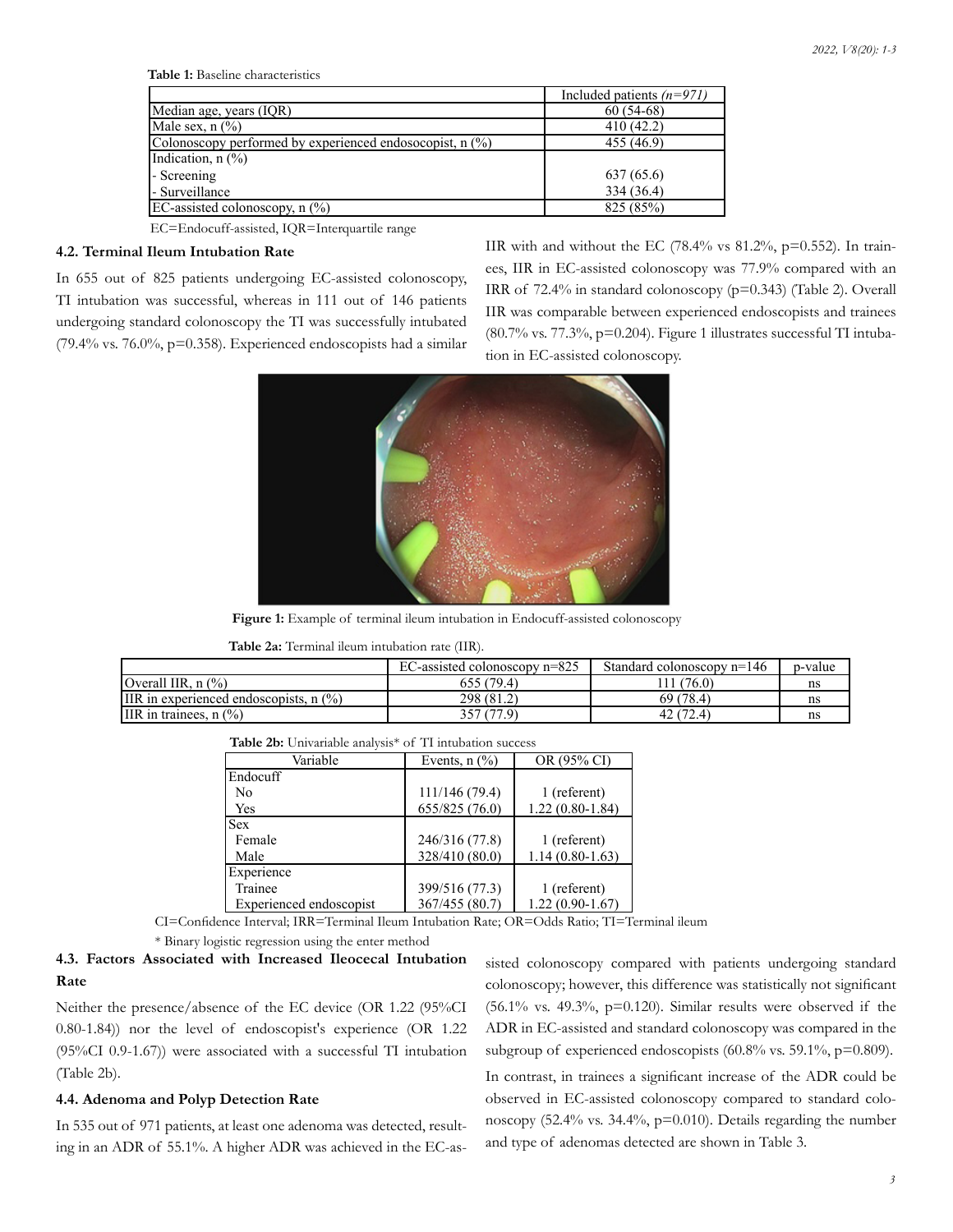**Table 3a:** ADR and PDR in all included patients

|                                     | Included patients $(n=971)$ |  |  |  |
|-------------------------------------|-----------------------------|--|--|--|
| ADR, $n$ $(\%)$                     | 535 (55.1)                  |  |  |  |
| PDR, $n$ $\left(\frac{9}{6}\right)$ | 668 (68.8)                  |  |  |  |

**Table 3b:** ADR and PDR in the subsets of EC-assisted and SC

|                                                    | EC-assisted colonoscopy n=825 | Standard colonoscopy n=146 | p-value |
|----------------------------------------------------|-------------------------------|----------------------------|---------|
| ADR, $n$ $\left(\frac{9}{6}\right)$                | 463(56.1)                     | 72 (49.3)                  | ns      |
| PDR, $n$ $\left(\frac{9}{6}\right)$                | 582 (70.5)                    | 86 (58.9)                  | 0.005   |
| <b>ADR</b>                                         |                               |                            |         |
| Trainee                                            | 240 (52.4)                    | 20(34.4)                   | 0.012   |
| Experienced endoscopist                            | 223(60.8)                     | 52(59.1)                   | ns      |
| Advanced adenoma, n (%)                            | 115(13.9)                     | 22(15.0)                   | ns      |
| Adenoma $\leq 10$ mm, n $\left(\frac{9}{6}\right)$ | 400(48.5)                     | 60(41.1)                   | ns      |
| Histology adenoma, $n$ (%)                         |                               |                            |         |
| Sessile serrated lesion                            | 83 (10.0)                     | 15(10.3)                   | ns      |
| Tubular                                            | 378 (45.8)                    | 56 (38.4)                  | ns      |
| <b>Tubulovillous</b><br>۰                          | 2(0.2)                        | 2(1.4)                     | $NA*$   |
| HGD/carcinoma                                      | 2(0.2)                        | 1(0.7)                     | $NA*$   |

\* Numbers too small for statistical analysis

ADR=Adenoma detection rate; EC=Endocuff; IQR=Interquartile range; HGD=high-grade dysplasia NA=Not available, PDR=Polyp detection rate

# **4.5. Sessile Serrated Lesion Detection Rate**

In 98 out of 971 (10.1%) colonoscopies, sessile serrated lesions (SSL) were detected. Experienced endoscopists diagnosed SSL in 13.1% of the EC-assisted colonoscopies compared with 13.6% in standard colonoscopy (p=0.890). Trainees had an SSL detection rate of 5.2% (standard colonoscopy) and  $7.6\%$  using EC ( $p=0.498$ ). Overall, experienced endoscopists detected significantly more SSL compared with trainees (13.2% vs. 7.4%, p=0.003). Figure 2 shows a SSL detected in EC-assisted colonoscopy.

# **4.6. Complications in EC-assisted and standard colonoscopy**

No complications occurred in EC-assisted or in standard colonoscopy.

# **5. Discussion**

In this prospective single center study, we investigated the IIR and ADR in EC-assisted and standard colonoscopy in patients undergoing screening or surveillance colonoscopy. We demonstrated an IIR of 79.4% in EC-assisted colonoscopy, comparable with an IIR of 76.0% in standard colonoscopy. A similar IIR with or without EC was observed in experienced endoscopists and trainees, with the latter having a significantly higher ADR in EC-assisted colonoscopy compared with standard colonoscopy. Experienced endoscopists had a significant higher SSL detection rate compared with trainees, irrespective whether the EC was used or not.

In our prospective single-center study, we observed an IIR of almost 80% in EC-assisted colonoscopy. This is higher than the majority of the 10 previously published studies, which report a highly variable IIR in EC-assisted colonoscopy ranging from 7.7 to 83% (Table 4 summarizes the 10 published studies reporting the IIR in EC-assisted colonoscopy). Three factors may contribute to our high IIR. First, in contrast to the majority of published studies we attempted to in-

tubate the ileocecal valve in every colonoscopy in terms of a quality feature. In contrast, in the study of Sola-Vera et al. the intubation of the ileocecal valve was not forced, resulting in a very low IIR of 7.7% [11]. Second, and again in contrast to the majority of published studies [7, 11, 17-21], we included only screening and surveillance colonoscopies. In a screening colonoscopy, one may expect a normal configuration of the ileocecal valve. In patients with inflammatory bowel disease, a stenotic ileocecal valve due to inflammation and consecutive fibrosis is more difficult to pass due to the attached EC at the tip of the endoscope and the consecutively increased diameter of the scope. This was demonstrated by a lower IIR in EC-assisted colonoscopy in several studies evaluating the EC in patients undergoing diagnostic colonoscopy [11, 17-20] including patients with inflammatory bowel disease. Third, a minimum number of EC-assisted colonoscopies rather than the absolute number of performed colonoscopies (with or without EC) seems to be crucial for a successful intubation of the terminal ileum in EC-assisted colonoscopy. In our outpatient clinic, the EC is recommended in all screening and surveillance colonoscopies. Thus, trainees use the EC already in the beginning of their training programme. This probably contributes to their comparable IIR in EC-assisted and standard colonoscopy. The fact that both trainees and experienced endoscopists achieved a high and similar IIR in EC-assisted and standard colonoscopy indicates a steep learning curve, particularly in less-experienced endoscopists. This learning curve is also demonstrated by an absolute increase of 14.6% regarding the IIR when our first experience using the EC in our pilot study from 2015 is compared with the results of the current study [22].

Based on our data, we were not able to identify factors associated with a successful intubation of the terminal ileum. Vemulapalli et al. described recently an increased IIR if the cecum was filled with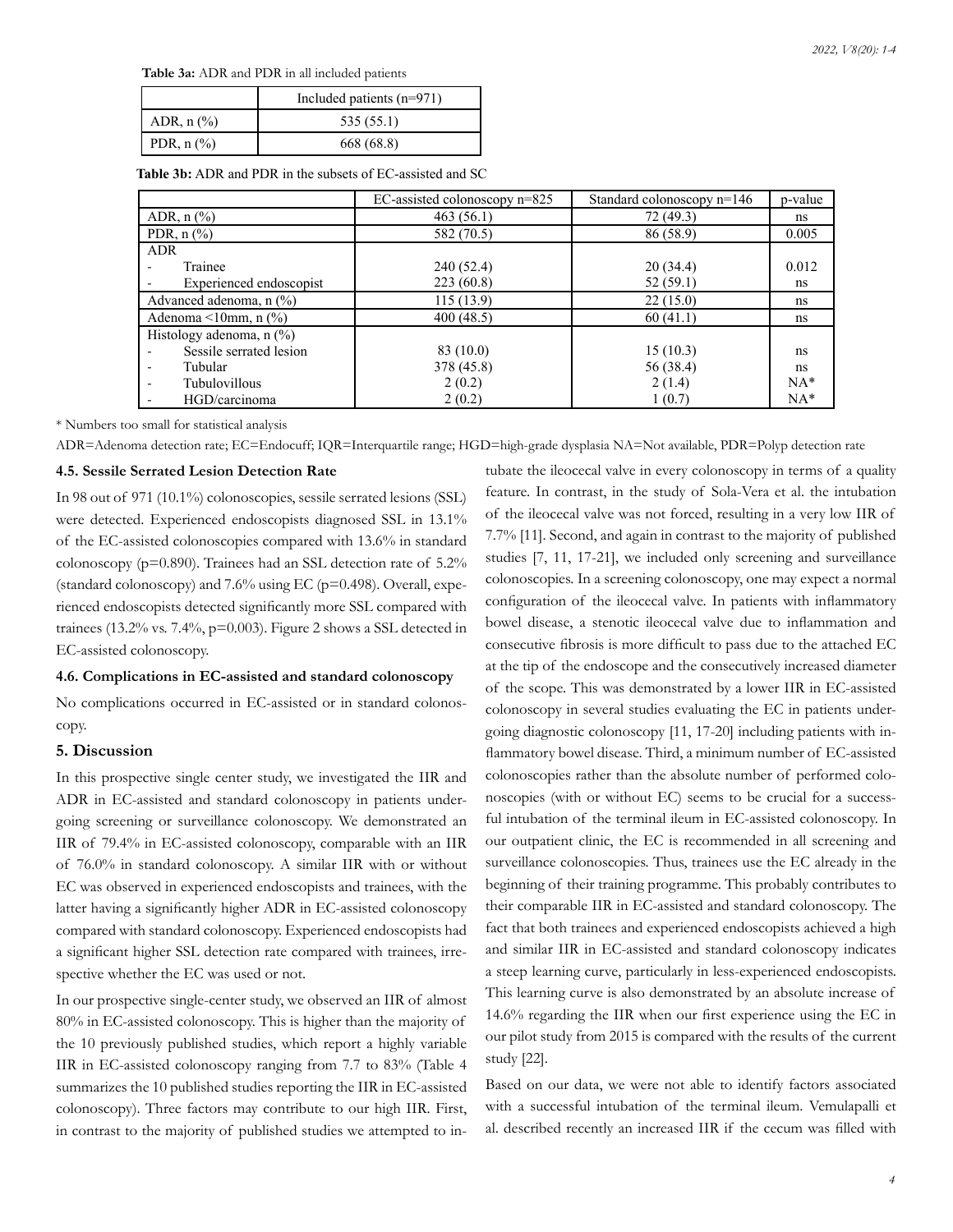water instead of gas [21]. Additionally, they identified an association between the use of a pediatric scope and successful intubation of the terminal ileum in a multivariable logistic regression model [21]. These results are promising and may further contribute to establish the use of the EC in screening colonoscopy.

Overall, we observed a high ADR in EC-assisted colonoscopy, which is in line with previously published studies (Table 4). The additional value of EC-assisted colonoscopy becomes evident especially in trainees, where the use of the EC resulted in an absolute increase of the ADR of 17%. The high ADR in trainees indicates that the EC has the potential to partially compensate for the lack of experience regarding the ADR.

| Reference             | <b>Study Setting</b>        | <b>Study population</b> | EC:SC     | <b>Experience</b>        | <b>IIR</b>          | <b>ADR</b>                   | <b>Limitations</b> |
|-----------------------|-----------------------------|-------------------------|-----------|--------------------------|---------------------|------------------------------|--------------------|
|                       |                             |                         |           |                          | EC vs. SC           | EC vs. SC                    |                    |
| 2014 (18) Floer       | Multi-center                | Screening/              | 252:248   | 10 experienced           | 66% vs.             | $35\%$ vs. $21\%$ Diagnostic |                    |
|                       | RCT EC vs. SC               | Surveillance Diagnostic |           |                          | $71\%$ p=0.239      | $p = 0.0001$                 | Experienced only   |
| 2014 (27) Lenze       | Retrospective               | Screening/Surveillance  | 50:00:00  | <b>NA</b>                | 65-83%              | 34%                          | Only EC            |
|                       | Cohort                      |                         |           |                          |                     |                              | Retrospective      |
| $2015(7)$ Biecker     | Multi-center                | Screening/              | 239:247   | 6 experienced            | 71% vs.             | NA                           | Diagnostic         |
|                       | RCT EC vs. SC               | Surveillance Diagnostic |           |                          | 70% p=0.741         |                              | Experienced only   |
|                       | Multi-center                |                         |           | 5 endoscopists           |                     |                              | Single-arm         |
| 2015 (22) Sawatzki    | <b>RCT</b> Single-arm       | Screening/Surveillance  | 104:00:00 | $(4x>2500, 1x>1000)$ 64% |                     | 47%                          | Experienced only   |
|                       |                             |                         |           | colonoscopies)           |                     |                              |                    |
| 2017 (14) González-   | Single-center               | Screening               | 174:163   | 6 experienced            | 73% vs. 78%         | 22% vs. 13%                  | Single-center      |
| Fernández             | RCT EC vs. SC               |                         |           | 12 trainees              | $p = 0.001$         | $p=0.02$                     |                    |
|                       | Single-center<br>Single-arm | Screening in UC         |           | 2 experienced            | 44%                 | NA                           | Single-arm         |
| 2019 (17) Fang        |                             |                         | 25:00:00  |                          |                     |                              | Ulcerative         |
|                       |                             |                         |           |                          |                     |                              | colitis            |
|                       |                             |                         |           |                          |                     |                              | Experienced only   |
|                       | Single-center               | $RCT$ Screening         |           |                          | 7.7% vs. 9.8%*      | 50% vs. 51%                  | IIR not force      |
| 2019 (11) Sola Vera   | EC vs. CAC                  | Surveillance Diagnostic | 357:354   | 8 experienced            | $p=0.32$            | $p=0.97$                     | Diagnostic         |
|                       |                             |                         |           |                          |                     |                              | Experienced only   |
|                       | Single-center               | Screening/              |           |                          | 52% vs.             | 37% vs. 29%                  | Surgeons           |
| 2019 (19) Jacob       | <b>RCT EC vs. SC</b>        | Surveillance Diagnostic | 182:138   | Surgeons                 | 52% p=0.905         | $p = ns$                     | Single-center      |
|                       |                             |                         |           |                          |                     |                              | Diagnostic         |
| 2020 (20) Karsenti    | Single-center               | Screening/              | 1026:1032 | 22 endoscopists          | 28% vs.             | 39% vs. 29%                  | Diagnostic         |
|                       | RCT EC vs. SC               | Surveillance Diagnostic |           | Experience NA            | 40% p= $\leq 0.001$ | $p = 0.001$                  | Experience NA      |
| 2020 (21) Vemulapalli | <b>RCT</b><br>Single-center | Screening/              | 149:55:00 | <b>NA</b>                | $65\%$ vs.          | NA                           | Diagnostic         |
|                       | EC vs. SC                   | Surveillance Diagnostic |           |                          | 91% p= $<$ 0.001    |                              | Experience NA      |
| 2021 Current study    | Single-center EC vs.        | Screening/Surveillance  | 766:205   | 3 experienced            | 79.4% vs.           | 56% vs. 49%                  | Single-center      |
|                       | ${\rm SC}$                  |                         |           | 4 trainees               | 76% p=0.552         | $p=0.120$                    |                    |

|  |  |  |  |  | Table 4: Summary of published studies reporting the terminal ileum intubation rate in EC-assisted colonoscopy. |
|--|--|--|--|--|----------------------------------------------------------------------------------------------------------------|
|--|--|--|--|--|----------------------------------------------------------------------------------------------------------------|

CAC=Cap-assisted colonoscopy; EC=Endocuff; IRR= Ileum intubation rate; NA=not available; SC=standard colonoscopy; RCT=Randomized controlled trial,

\* Cap-assisted colonoscopy

However, the EC increased only the detection rate of tubular adenomas with a size of less than 10 mm, whereas the detection rate of advanced adenomas (including a size of >10 mm, tubulo-villous and high-grade dysplasia/carcinoma) was comparable between EC-assisted and standard colonoscopy. This can be considered as plausible, since the EC facilitates visualization of smaller lesions with flattening the mucosa. Interestingly, the detection rate of SSL did not improve with the use of the EC. This is in contrast with a recent study published by Rex et al. [15] who found a significantly increased serrated polyp detection rate of 19.8% in EC-assisted colonoscopy compared with 11.1% in standard colonoscopy. A potential explanation might be the relatively low number of patients included into this study. Although our study showed a trend toward a higher SSL detection rate in EC-assisted colonoscopy particularly in trainees, the difference did not reach statistical significance. Additionally, we observed a significantly higher overall SSL detection rate in experienced endoscopists compared to trainees. If this is of clinical relevance remains debatable, since the trainees in our study achieved a SSL detection rate of 7.4% in EC-assisted colonoscopy, which is comparable with the SSL rate in other studies using standard colonoscopy only [23, 24]. However, an excellent ADR in EC-assisted colonoscopy may support the participation of trainees in colorectal cancer screening programs. Future studies need to address if the lower SSL rate in trainees using EC-assisted colonoscopy have an adverse effect on the number of interval cancer in the setting of colorectal cancer screening.

A limitation of our study is the lack of randomisation (EC-assisted versus standard colonoscopy), which may lead to a selection bias in favour of EC-assisted colonoscopy. However, in the included patients undergoing screening and surveillance colonoscopies, the anatomy of the ileocecal valve can be expected to be normal, and intubation of the terminal ileum was attempted irrespective whether the EC was used or not. Furthermore, with the exclusion of patients undergoing diagnostic colonoscopy, data regarding the IIR in pa-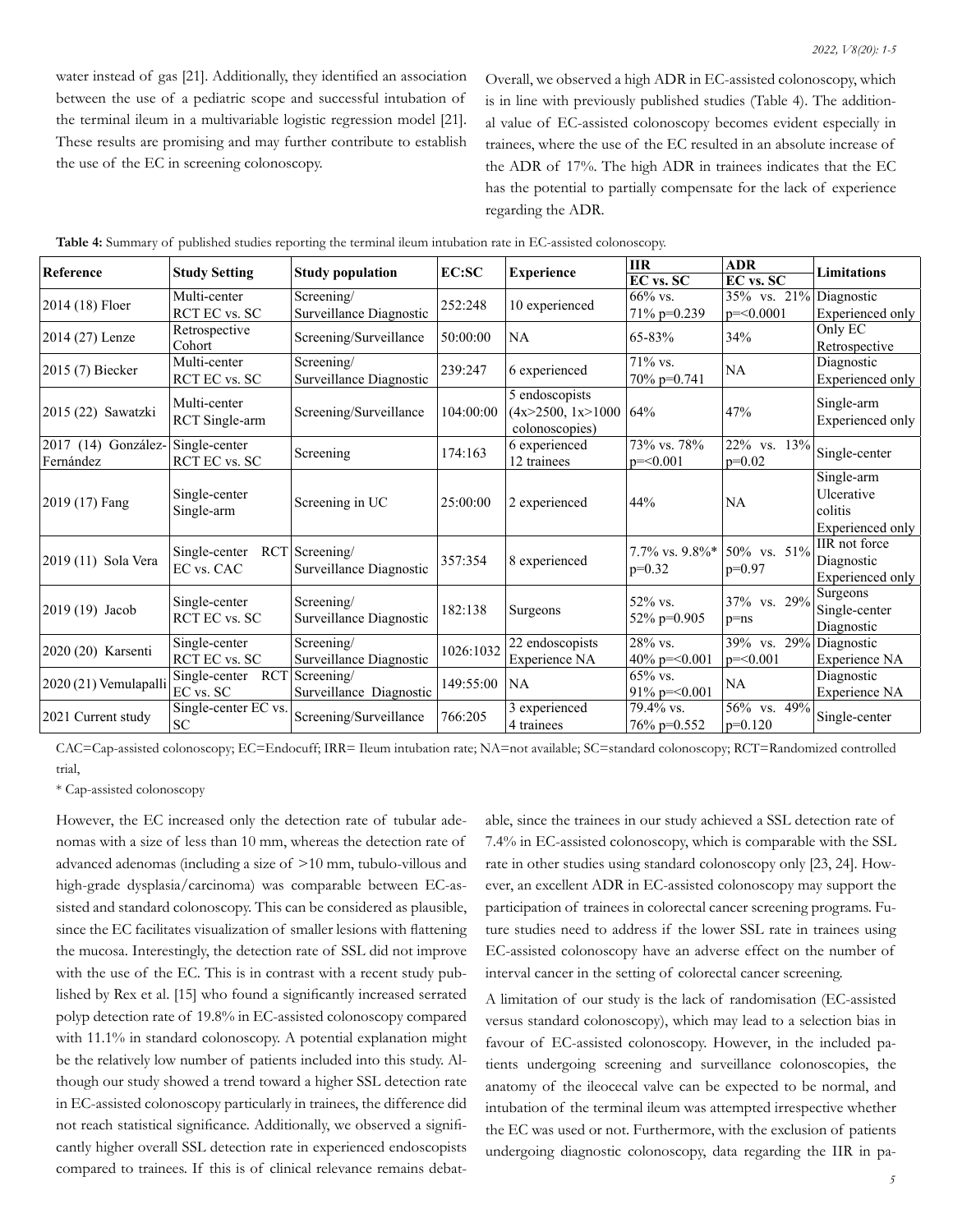tients with inflammatory bowel disease remains scarce. Demonstrating that intubation of the terminal ileum is feasible and safe at a rate comparable with standard colonoscopy in a screening setting, our results support additional studies evaluating the EC for CRC screening colonoscopies in patients with Crohn's disease or ulcerative colitis. One may criticize that an IRR of 76% in standard colonoscopy is low if compared to international references, but we feel that our success rate reflects the real world intubation rate if less-experienced endoscopists are included in the analysis. In addition, all endoscopies were performed in a routine screening setting, allowing not for additional endoscopy time for forced ileum intubation. Given these time constraints, additional maneuvers such as switching the left-lateral position of the patient to a supine or right-lateral position were not routinely used. In addition, the high ADR (and the consecutively required time for polypectomy) in this study further limited the "extra" time for ileum intubation. Other studies showed in similar settings a much lower or comparable IIR [25, 26], respectively.

However, factors such as length and type of endoscopes, lateral versus supine position and external manual splitting were not routinely assessed in our study, which could have increased the IIR particularly in EC-assisted colonoscopy. Last, the trainees participating in our study (and especially their high ADR) may not be comparable with trainees in other countries, since we motivate fellows to start using the EC device early in their training program. Despite a steep learning curve, future studies are needed to investigate the minimum number of EC-assisted colonoscopy to achieve a high IIR in combination with an ADR >25%.

In summary, ileum intubation in EC-assisted colonoscopy was high and achieved at a rate comparable with standard colonoscopy, irrespective of the experience of the endoscopist. A significantly increased ADR in trainees performing EC-assisted colonoscopy may support the participation of less-experienced endoscopists in CRC screening programs. Future studies need to address if the lower SSL rate in trainees using EC-assisted colonoscopy have an adverse effect on the number of interval cancers.

#### **References**

- 1. [Ferlitsch M, Moss A, Hassan C, Bhandari P, Dumonceau JM, Paspatis](https://pubmed.ncbi.nlm.nih.gov/28212588/) [G, et al. Colorectal polypectomy and endoscopic mucosal resection](https://pubmed.ncbi.nlm.nih.gov/28212588/) [\(EMR\): European Society of Gastrointestinal Endoscopy \(ESGE\)](https://pubmed.ncbi.nlm.nih.gov/28212588/) [Clinical Guideline. Endoscopy. 2017; 49\(3\): 270-97.](https://pubmed.ncbi.nlm.nih.gov/28212588/)
- 2. [Rex DK, Boland CR, Dominitz JA, Giardiello FM, Johnson DA,](https://pubmed.ncbi.nlm.nih.gov/28555630/) [Kaltenbach T, et al. Colorectal Cancer Screening: Recommendations](https://pubmed.ncbi.nlm.nih.gov/28555630/)  [for Physicians and Patients From the U.S. Multi-Society Task Force on](https://pubmed.ncbi.nlm.nih.gov/28555630/)  [Colorectal Cancer. Gastroenterology. 2017; 153\(1\): 307-23.](https://pubmed.ncbi.nlm.nih.gov/28555630/)
- 3. [Ferlay J, Colombet M, Soerjomataram I, Dyba T, Randi G, Bettio M,](https://pubmed.ncbi.nlm.nih.gov/30100160/) [et al. Cancer incidence and mortality patterns in Europe: Estimates](https://pubmed.ncbi.nlm.nih.gov/30100160/)  [for 40 countries and 25 major cancers in 2018. Eur J Cancer. 2018;](https://pubmed.ncbi.nlm.nih.gov/30100160/) [103: 356-87.](https://pubmed.ncbi.nlm.nih.gov/30100160/)
- Siegel RL, Miller KD, Jemal A. Cancer statistics, 2019. CA Cancer J [Clin. 2019; 69\(1\): 7-34.](https://pubmed.ncbi.nlm.nih.gov/30620402/)
- 5. [Kaminski MF, Regula J, Kraszewska E, Polkowski M, Wojciechowska](https://www.nejm.org/doi/full/10.1056/nejmoa0907667) [U, Didkowska J, et al. Quality indicators for colonoscopy and the risk](https://www.nejm.org/doi/full/10.1056/nejmoa0907667)  [of interval cancer. N Engl J Med. 2010; 362\(19\): 1795-803.](https://www.nejm.org/doi/full/10.1056/nejmoa0907667)
- 6. [Corley DA, Jensen CD, Marks AR, Zhao WK, Lee JK, Doubeni CA, et](https://pubmed.ncbi.nlm.nih.gov/24693890/) [al. Adenoma detection rate and risk of colorectal cancer and death. N](https://pubmed.ncbi.nlm.nih.gov/24693890/)  [Engl J Med. 2014; 370\(14\): 1298-306.](https://pubmed.ncbi.nlm.nih.gov/24693890/)
- 7. [Biecker E, Floer M, Heinecke A, Ströbel P, Böhme R, Schepke M, et al.](https://pubmed.ncbi.nlm.nih.gov/24921209/) [Novel endocuff-assisted colonoscopy significantly increases the pol](https://pubmed.ncbi.nlm.nih.gov/24921209/)[yp detection rate: a randomized controlled trial. J Clin Gastroenterol.](https://pubmed.ncbi.nlm.nih.gov/24921209/) [2015; 49\(5\): 413-8.](https://pubmed.ncbi.nlm.nih.gov/24921209/)
- 8. [Williet N, Tournier Q, Vernet C, Dumas O, Rinaldi L, Roblin X, et al.](https://pubmed.ncbi.nlm.nih.gov/29698990/) [Effect of Endocuff-assisted colonoscopy on adenoma detection rate:](https://pubmed.ncbi.nlm.nih.gov/29698990/) [meta-analysis of randomized controlled trials. Endoscopy. 2018; 50\(9\):](https://pubmed.ncbi.nlm.nih.gov/29698990/) [846-60.](https://pubmed.ncbi.nlm.nih.gov/29698990/)
- 9. [Triantafyllou K, Gkolfakis P, Tziatzios G, Papanikolaou IS, Fuccio L,](https://pubmed.ncbi.nlm.nih.gov/30863002/) [Hassan C. Effect of Endocuff use on colonoscopy outcomes: A sys](https://pubmed.ncbi.nlm.nih.gov/30863002/)[tematic review and meta-analysis. World J Gastroenterol. 2019; 25\(9\):](https://pubmed.ncbi.nlm.nih.gov/30863002/) [1158-70.](https://pubmed.ncbi.nlm.nih.gov/30863002/)
- 10. [Jian HX, Feng BC, Zhang Y, Qu JY, Li YY, Zuo XL. EndoCuff-assist](https://pubmed.ncbi.nlm.nih.gov/31429214/)[ed colonoscopy could improve adenoma detection rate: A meta-anal](https://pubmed.ncbi.nlm.nih.gov/31429214/)[ysis of randomized controlled trials. J Dig Dis. 2019; 20\(11\): 578-88.](https://pubmed.ncbi.nlm.nih.gov/31429214/)
- 11. Sola-Vera J, Catalá L, Uceda F, Picó MD, Pérez Rabasco E, Sáez J, et al. Cuff-assisted versus cap-assisted colonoscopy for adenoma detection: results of a randomized study. Endoscopy. 2019; 51(8): 742-9.
- 12. [Bisschops R, East JE, Hassan C, Hazewinkel Y, Kamiński MF, Neu](https://pubmed.ncbi.nlm.nih.gov/31711241/)[mann H, et al. Advanced imaging for detection and differentiation of](https://pubmed.ncbi.nlm.nih.gov/31711241/) [colorectal neoplasia: European Society of Gastrointestinal Endoscopy](https://pubmed.ncbi.nlm.nih.gov/31711241/)  [\(ESGE\) Guideline - Update 2019. Endoscopy. 2019; 51\(12\): 1155-79.](https://pubmed.ncbi.nlm.nih.gov/31711241/)
- 13. [Yu TM, Tradonsky A, Tang J, Arnold RJ. Cost-effectiveness of adding](https://pubmed.ncbi.nlm.nih.gov/31447569/)  [Endocuff\(®\) to standard colonoscopies for interval colorectal cancer](https://pubmed.ncbi.nlm.nih.gov/31447569/) [screening. Clinicoecon Outcomes Res. 2019; 11: 487-504.](https://pubmed.ncbi.nlm.nih.gov/31447569/)
- 14. [González-Fernández C, García-Rangel D, Aguilar-Olivos NE, Barre](https://pubmed.ncbi.nlm.nih.gov/28898920/)[to-Zúñiga R, Romano-Munive AF, Grajales-Figueroa G, et al. Higher](https://pubmed.ncbi.nlm.nih.gov/28898920/) [adenoma detection rate with the endocuff: a randomized trial. Endos](https://pubmed.ncbi.nlm.nih.gov/28898920/)[copy. 2017; 49\(11\): 1061-8.](https://pubmed.ncbi.nlm.nih.gov/28898920/)
- 15. [Rex DK, Slaven JE, Garcia J, Lahr R, Searight M, Gross SA. Endocuff](https://pubmed.ncbi.nlm.nih.gov/28898920/)  [Vision Reduces Inspection Time Without Decreasing Lesion Detec](https://pubmed.ncbi.nlm.nih.gov/28898920/)[tion: A Clinical Randomized Trial. Clin Gastroenterol Hepatol. 2020;](https://pubmed.ncbi.nlm.nih.gov/28898920/) [18\(1\): 158-62.e1.](https://pubmed.ncbi.nlm.nih.gov/28898920/)
- 16. [Stolte M. The new Vienna classification of epithelial neoplasia of the](https://pubmed.ncbi.nlm.nih.gov/12596058/) [gastrointestinal tract: advantages and disadvantages. Virchows Arch.](https://pubmed.ncbi.nlm.nih.gov/12596058/)  [2003; 442\(2\): 99-106.](https://pubmed.ncbi.nlm.nih.gov/12596058/)
- 17. [Fang WC, Haridy J, Keung C, Van Langenberg D, Saunders BP, Garg](https://pubmed.ncbi.nlm.nih.gov/31475220/) [M. Endocuff Vision is safe to use for dysplasia surveillance in patients](https://pubmed.ncbi.nlm.nih.gov/31475220/)  [with ulcerative colitis: a feasibility study. Endosc Int Open. 2019; 7\(9\):](https://pubmed.ncbi.nlm.nih.gov/31475220/) [E1044-e8.](https://pubmed.ncbi.nlm.nih.gov/31475220/)
- 18. [Floer M, Biecker E, Fitzlaff R, Röming H, Ameis D, Heinecke A, et al.](https://pubmed.ncbi.nlm.nih.gov/25470133/) [Higher adenoma detection rates with endocuff-assisted colonoscopy](https://pubmed.ncbi.nlm.nih.gov/25470133/) [- a randomized controlled multicenter trial. PLoS One. 2014; 9\(12\):](https://pubmed.ncbi.nlm.nih.gov/25470133/) [e114267.](https://pubmed.ncbi.nlm.nih.gov/25470133/)
- 19. [Jacob A, Schafer A, Yong J, Tonkin D, Rodda D, Eteuati J, et al. En-](https://pubmed.ncbi.nlm.nih.gov/30896062/)